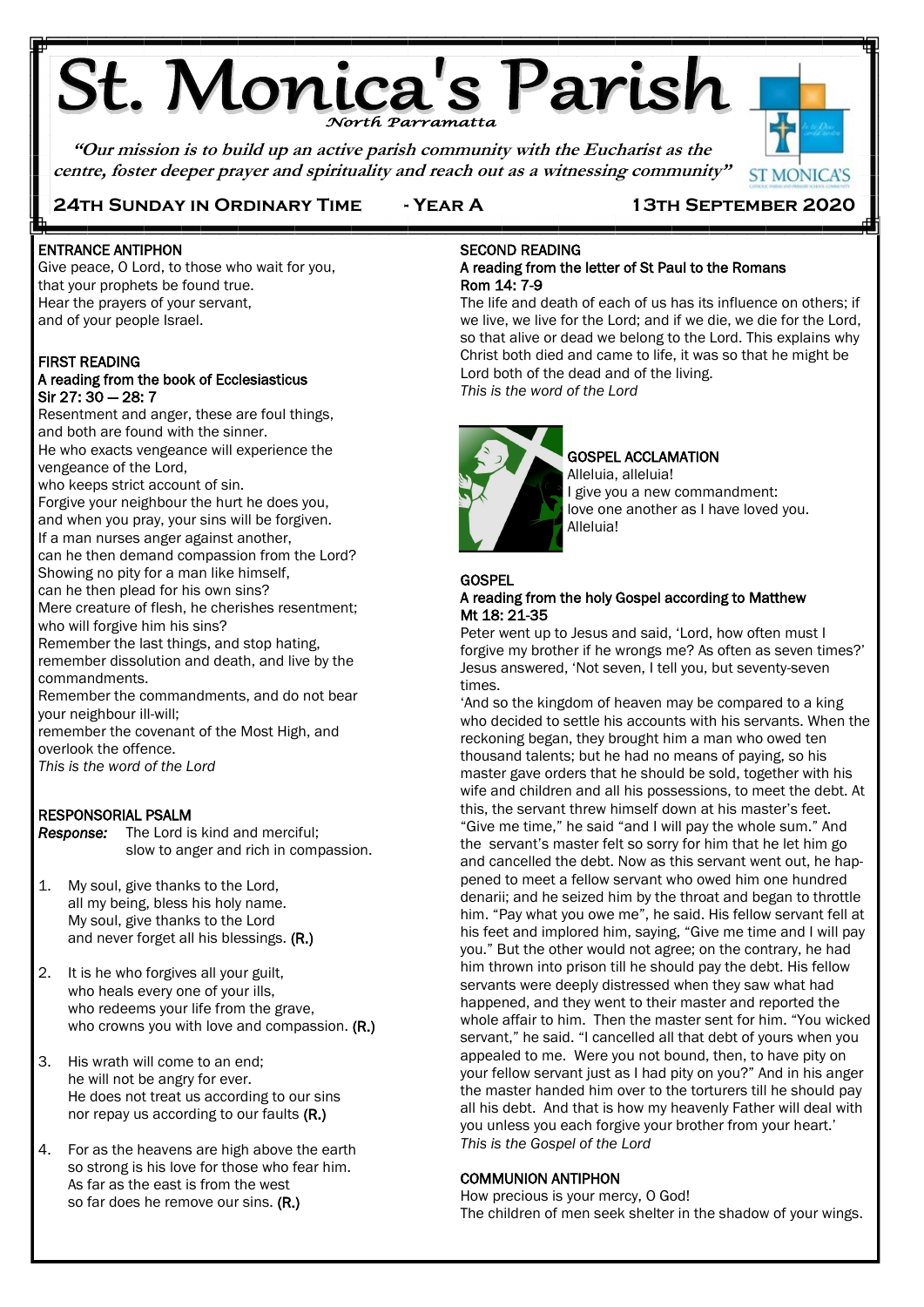## *St. Monica's Catholic Parish*

**Cnr Church Street and North Rocks Road, North Parramatta**

| <b>SUNDAY MASSES:</b>                                    | Saturday Vigil - 5pm; Sunday - 9am, 11.30am (Cantonese/Chinese Mass) and 6pm                     |
|----------------------------------------------------------|--------------------------------------------------------------------------------------------------|
| <b>WEEKDAY MASSES:</b>                                   | Tuesday-Friday - 9.15am                                                                          |
| <b>EXPOSITION:</b>                                       | Every Friday following 9.15am Mass until 10.45am,                                                |
| <b>RECONCILIATION:</b>                                   | Friday 10-10.30 am Saturday - 4-4.40pm or on request                                             |
| <b>MARRIAGES:</b>                                        | Please contact the Parish Priest at least 12 months prior                                        |
| <b>BAPTISMS:</b>                                         | Please contact the Parish Office for appointment with the Parish Priest. Phone: 9630-1951        |
| ANOINTING OF THE SICK/<br>EUCHARIST AT HOME              | Please contact the Parish Office or Fr Ephraim Lam Phone: 9630-1951                              |
| <b>PARISH ADMINISTRATOR/</b><br><b>CHINESE CHAPLAIN:</b> | Fr. Ephraim Lam Phone: 9630 -1951<br>Email: shingmanlam@gmail.com                                |
| <b>POSTAL ADDRESS:</b>                                   | 8 Daking Street, North Parramatta, 2151<br>Website: http://www.stmonicanp.org.au                 |
| <b>OFFICE HOURS:</b>                                     | Tuesday-Friday 8.30am-2.30pm<br>Phone: 9630-1951 Fax: 9630-8738<br>Email: stmonicanp@bigpond.com |

*St. Monica's School*

Phone: 8832 4100 Fax: 9683-4984 Email: stmonicasnparra@parra.catholic.edu.au

## REFLECTION

## **Forgiveness**

I don't like the phrase: 'Forgive and forget'. Remembering can be an important part of healing. Forgiving is about giving up the desire 'to get even', making sure that the 'punishment fits the crime'. It is that sort of forgiveness which we dare to ask of God for ourselves. But here's the catch: it is that sort of forgiveness which we must practise towards others.

When we don't, we are like the principal debtor in Jesus' story. In harshly dealing with a minor debtor, he refused to share his king's quality of forgiveness. If we don't pass on this aspect of God's life to others, then we are warned that we will end up in a hellish situation unable to share in the fullness of Divine life.

It is easy to talk 'Big Picture' forgiveness. It is much harder within the family or circle of acquaintances. It seems impossible to simply will it. But we have to ask for the grace to do it.

We could pause for a moment to pray:

'Our Father who art in Heaven . . . forgive us our trespasses as we forgive those who trespass against us.'

© Fr Michael Tate; mtate@bigpond.com

### Act of Spiritual **Communion**



My Jesus, I believe you are present in the most Blessed Sacrament.

I love you above all things and desire to receive You into my soul.

Since I cannot now receive You sacramentally, come at least spiritually into my heart.

I embrace You as if You were already there, and unite myself wholly to You.

Never permit me to be separated from You.

Amen.

#### FEAST DAYS & COMMEMORATIONS

September 14, THE EXALTATION OF THE HOLY CROSS September 15, Our Lady of Sorrows September 16, Sts Cornelius & Cyprian

#### PLEASE REMEMBER TO PRAY FOR THOSE OF OUR PARISH FAMILY WHO ARE SICK. **ESPECIALLY**

Paul Chiu, John Rodrigues, Dave & Fan Lin Wilson, Francis Lee, Jerry A, Michelle Barnes, Levi Bell, Grace Boitano, Gesualda Borg, Monica Teresa & Fernanda Carigliano, Veronica Coorey. Antoinette Coorey, Margaret Dorahy, Heidi Ellich, Josie Estera, Philippe Kalife, Tim Kelly, Mary Korunic, Lillian Leigh, Monique Malouf, Tina de Larrazabal, Rosa Santos, Maria Itang Tagle, Llave Family, Sheila Watts, Gloria Cherote,

> MASS INTENTIONS Tony Iaria Andrey & Katrina Iwachiw